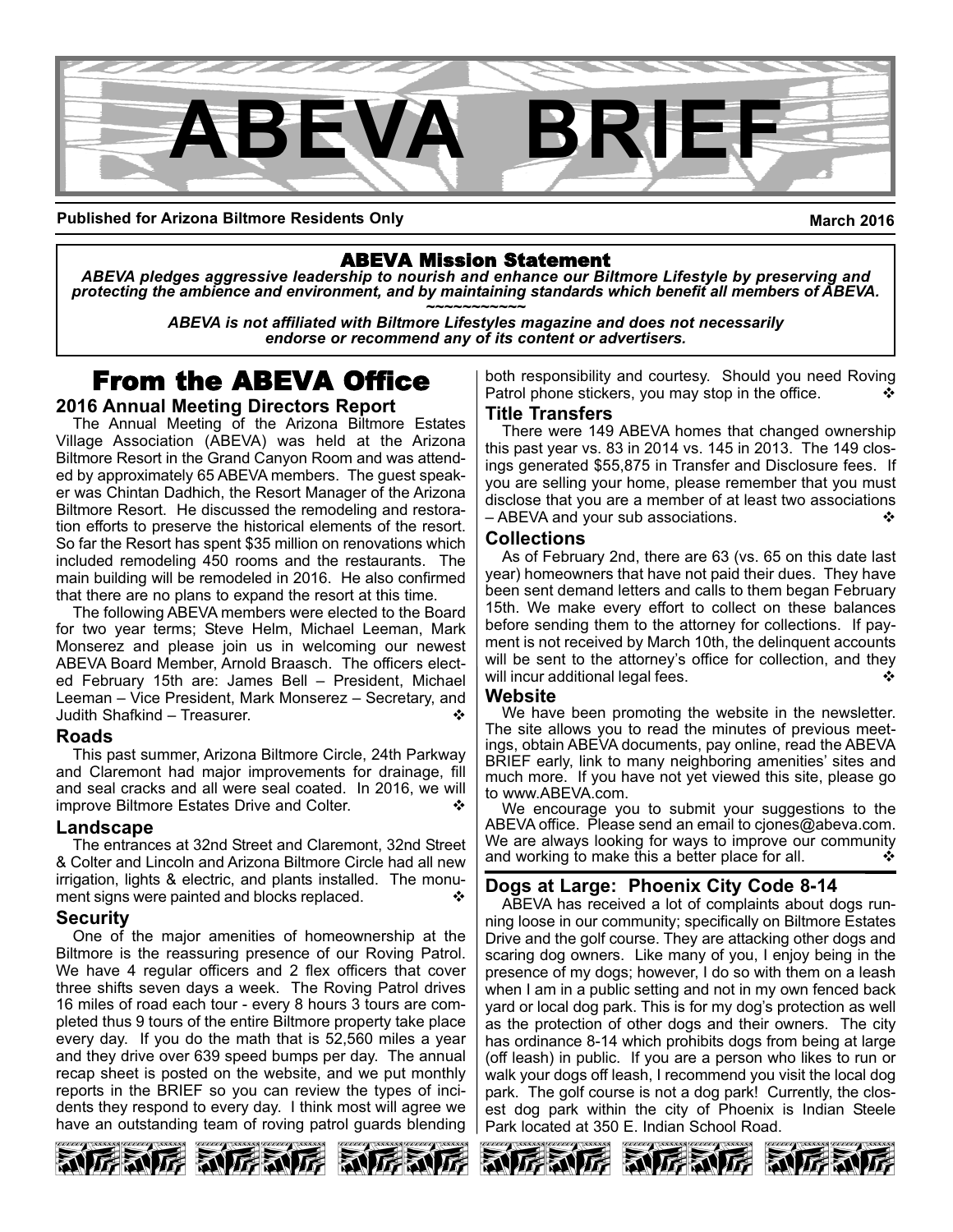# **ALLE ALLE ALLE AVEC AND**

At the suggestion of a resident at the annual meeting, we will be installing a dog waste station at the south end of the oleanders on Biltmore Estates Drive. This will be in addition to the station that we maintain on the SRP canal bank. Please use them, Phoenix City Code 27-12, and remind others to use them.

| Monthly ABEVA Patrol Report Recap for the Month of<br><b>January 2016</b> |                                  |
|---------------------------------------------------------------------------|----------------------------------|
| <b>NAME OF INCIDENT</b>                                                   | <b>TOTAL</b><br><b>INCIDENTS</b> |
| <b>ALARMS</b>                                                             | 5                                |
| <b>ASSUALT / SHOOTING</b>                                                 | $\mathbf{1}$                     |
| <b>BURGLARY / ROBBERY</b>                                                 | $\Omega$                         |
| <b>SUSPICIOUS: PERSON / VEHICLE</b>                                       | 6                                |
| <b>VEHICLE BREAK-IN</b>                                                   | $\Omega$                         |
| <b>TRESPASSING: VEHICLE / PERSON</b>                                      | 10                               |
| <b>MISCELLANEOUS</b>                                                      | 21                               |
| <b>DISTURBANCES</b>                                                       | $\overline{2}$                   |
| <b>FIRE DEPARTMENT</b>                                                    | 6                                |
| <b>MEDICAL EMERGENCY / AMBULANCE</b>                                      | $\overline{4}$                   |
| <b>PROPERTY DAMAGE</b>                                                    | $\overline{4}$                   |
| <b>POLICE INVOLVED</b>                                                    | 6                                |
| THEFT - PROPERTY                                                          | $\Omega$                         |
| <b>THEFT - VEHICLE</b>                                                    | 1                                |
| <b>VIOLATION: PARKING / TRAFFIC</b>                                       | 91                               |
| <b>LEAK: WATER / GAS</b>                                                  | 14                               |
| <b>OPEN: WINDOW / GATE / DOOR</b>                                         | 6                                |
| <b>GARAGE DOORS OPEN</b>                                                  | 16                               |
| <b>LIGHTS</b>                                                             | 16                               |
|                                                                           |                                  |
| <b>TOTAL REPORTS:</b>                                                     | 209                              |

#### **Recent Burglaries by Officer Ben Carro**

I want to take a moment to address some concerns as they relate to residential burglaries. There is no question we experience these types of crimes more often than not in our area and quite honestly, they are popular crimes throughout our city. A property crime is a crime of opportunity, some of those opportunities we can control.

A burglar wakes up and goes to work, their line of work just happens to be committing crimes against us. Most of the trends we are seeing today happen to be multiple people working together. This could come in the form of a group of people who set out to commit the crime utilizing one person as a get away driver and another as a lookout. It's not uncommon for the group to send in more than one burglar as this makes it easier for them to load up your belongings.

Through the use of surveillance, we have consistently observed burglars who are methodical, taking their time scouring a neighborhood to identify and isolate their target. Once the target is chosen, the burglar(s) may attempt to knock the residence or they may leave the area entirely, only to return a short time later. Upon returning, it is typical for the burglar(s) to pose as solicitors but only contacting a few houses in proximity of the residence they have isolated. It is important to note we do not stereotype, we consistently see or hear witness accounts of burglaries that have taken place where men, women and teenagers (both male and female), even children have been used to commit or facilitate this crime.

After an attempt to make contact at the target house, the burglar will usually then try to identify the easiest source of entry. This almost always starts with the search of an unlocked door or window. Doggie doors are an invitation for any small adult or even a child to gain entry into a home. If the home is locked, the next step would be to force entry utilizing the fastest method possible. Some common entry methods we see are door kicks, breaking a window or prying a door or window.

Once inside, the burglar retrieves items of value, we commonly see money, jewelry and electronics. We have seen many incidents in the past where a burglary is committed and vehicle keys are found, the end result, the vehicle is also stolen. Ironically, we have seen incidents where a vehicle is broken into away from the home, documentation in the vehicle is found and later the victim finds their residence was burglarized. It is important not to leave your vehicle keys inside your cars while parked in your driveway or garage. Take a sharpie marker and blacken your address or hide your paperwork in an uncommon place in your car. The glove box and center console are both common places for a burglar rummage within your cars.

Although not all that common, some burglars choose to victimize your residences while your home asleep. A cat burglar typically enters a home through an unlocked door or window.

Securing your homes and setting your alarms are extremely important. Even if your going to run a quick errand please ensure your homes are secure. You just never know when an opportunity will present itself to a lurking burglar. Keep your blinds closed or pitched at an angle so that you are not showcasing what is inside. Keep your bushes, trees, and shrubs trimmed below your windows and in a manner they do not offer hiding spots within your yard.

If you have any questions, please feel free to contact me at any time.

Ben Carro, Community Action Officer, Mountain View Precinct (602) 882-9666 Cell • Crime Stop (602) 262-6151  $\cdot$ 

## MEETINGS & LUNCHEONS **Biltmore Area Partnership Luncheon**

The March 22nd Biltmore Area Partnership Networking Luncheon will be at Seasons52. The speaker will be Mr. Paul Penzone, President, Penzone Consulting and Solutions. Penzone provides sound direction and leadership for operations and protocols in the workplace and home to mitigate potential threats of violence. The Town of Paradise Valley has hired Paul Penzone as a consultant to the newly formed public safety task force focused of the Paradise Valley Police Department. Mr. Penzone is a decorated 21-year veteran of the Phoenix Police Department.

Seasons52 is located 2502 East Camelback Road in the Biltmore Fashion Park in Phoenix. Reservations are required by Friday, March 18th, 2016. Networking will be from 11:30 a.m. to 12 noon, when lunch will be served. The guest will address the attendees from 12:30 p.m. to 1:00 p.m. The cost is \$30 for members and \$35 for nonmembers. For additional information, please call Ed Rossi at (602) 957-6483. Reservations and checks should be sent to Biltmore Area Partnership at 3104 East Camelback Road, #174, Phoenix, AZ 85016. v

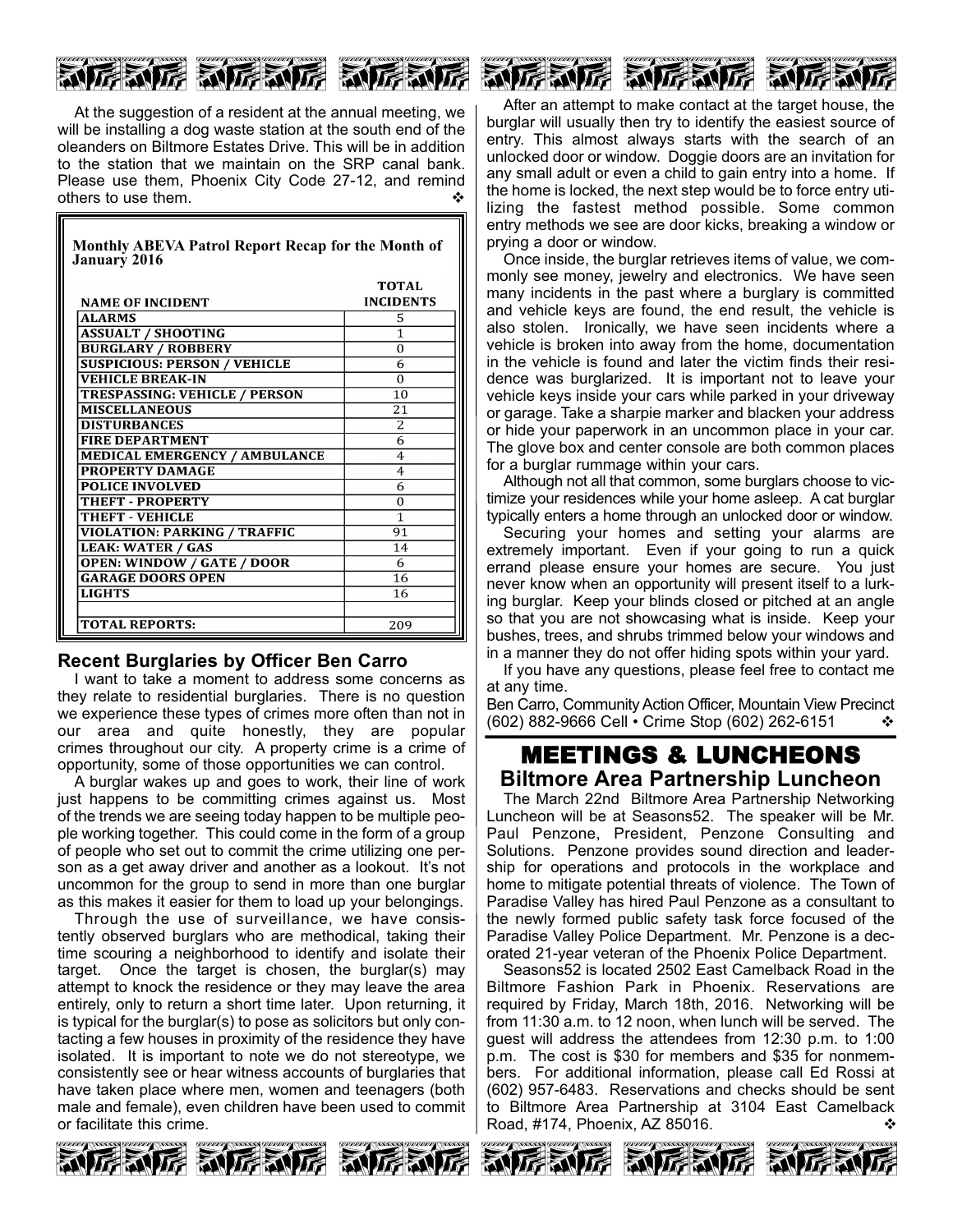



The Biltmore Lunch Bunch (BLB) will meet on Friday, March 4th, 2016 at 11:45 a.m. at Frank and Albert's with La Rita Mason as Coordinating Hostess. BYOM (Bring Your Own Money), order off the menu and come enjoy lunch with ladies who live or work in the Biltmore area. The dress is casual.

#### **For advanced planning:**

**Friday, April 8th,** 2016-11:45 a.m.-Frank and Albert's with La Rita Mason as Coordinating Hostess

**Friday, May 6th,** 2016-11:45 a.m.-Frank and Albert's with La Rita Mason as Coordinating Hostess

You will receive e-mail reminders of when the lunches are scheduled. If you have any questions or would like to be added to the list to receive reminders about the BLB, contact La Rita Mason at 602-667-0002 or Irmason@arn.net. It helps in planning if you can let La Rita know in advance if you know you plan to come; however, if you don't know until the time of the event, drop-ins are always welcome.  $\cdot$ 

#### **Biltmore Networking Group**

Would you like to network among Biltmore area professionals and businesspeople? Do you enjoy socializing with others living or working in the Biltmore area? The Biltmore Networking Group has been going strong since the summer of 2003. The Biltmore Networking Group organizes a monthly happy hour for professionals, businesspeople, residents, and anyone who enjoys the Biltmore area to meet and network.

The next events are planned for March 3rd and April 7th and May 5th, 2016 from 5:30 p.m. to 7:30 p.m. at the Omaha SteakHouse Garden Lounge inside the Embassy Suites Phoenix Biltmore located at 2630 East Camelback Road in Phoenix. You can reach them by calling (602) 955-3992. There is no need to RSVP, and there is never a charge to attend these events, so please feel free to stop by and meet your neighbors.

If you have any questions or would like to be added to the email list for monthly announcements, please contact Shahpar at biltmorenetwork@gmail.com.

## SPECIAL OFFERS AND EVENTS **Arizona Biltmore Resort and Spa**

This March, celebrate St. Patrick's Day poolside! The festivities kick-off at Paradise Pool with drink specials, treasure hunts, a foam party and a DJ! Afterward, enjoy our specialty menu at Frank & Albert's featuring Smoked Haddock Gratin, Guinness Braised Beef and Traditional Leek and Oatmeal Soup!

Celebrate an unforgettable **Easter** amid the historic architecture and colorful gardens of the Arizona Biltmore with an array of activities and a choice of brunch in Wright's At The Biltmore, a special menu in the Gold Room or dinner at Frank & Albert's. Join them as the Easter Bunny welcomes guests to the resort's annual Easter Egg Hunt, a favorite Biltmore tradition. The Easter Egg Hunt starts at 9:30 a.m. followed by a carnival hosted in Paradise Garden from 10:00 a.m. to 1:00 p.m.

March marks the next installment of the **Arizona Biltmore Beer Dinners**. Goose Island Brewing steps in the spotlight Wednesday, March 9th where acclaimed microbrews are paired with original recipes by Arizona Biltmore's culinary team. The fourcourse dinners will be held in the private Sunroom of Frank & Albert's restaurant.

The 26th season of the **Winemaker Dinner Series** welcomes ZD Wines featuring Reserve Chardonnay, Reserve Pinot Noir and Abacus XVII on Thursday, March 3rd and Huneenus Vintners featuring Faust Cabernet and Quintessa on Thursday, March 24th. Held in the resort's historic signature restaurant, Wright's at The Biltmore, the Winemaker Dinners combine innovative gourmet dining, acclaimed wines and winemakers discussing their wines with after-dinner drinks and cigars on Squaw Peak Lawn. The dinners are held monthly and will run through June 2nd, 2016. Please call 602-955-6600 for details.

Indulge in savory culinary delicacies and mouthwatering pastries complemented by an array of discerningly selected teas. Join them for our **High Tea** Thursday through Sunday with seating available at noon or 2:00 p.m. Reservations are required.



## **ABEVA Board of Directors**

**James Bell, President Michael Leeman, Vice President Mark Monserez, Secretary Judith Shafkind, Treasurer Arnold Braasch, Director Steven Helm, Director George King, Director Michael Leeman, Director Phil Tibi, Director Will Hawking, Director**

#### **ABEVA Office Information**

**2525 East Arizona Biltmore Circle, Building D, Ste. 145 Phoenix, Arizona 85016** Hours Mon.-Fri. 8:30 am-5 pm **6029551003 phone 6029551144 fax Carol Jones**

**Community Manager**

**The** *ABEVA Brief* **Editor Carol Jones cjones@abeva.com**

**Roving Patrol: 6023694776**

#### **Police Dept. Non-Emergency: 6022626151**

#### **Website Information**

Please visit the website at www.abeva.com. There is a link to Phoenix Metro Bank to pay your annual dues. You can download many ABEVA documents; CC&Rs, Parking Permission, Architectural Request Form, and more. You may also read board minutes and the ABFVA Brief online *ABEVA Brief* online. v

## **Handy Contacts**

City of Phoenix Back-Washing **Department** (Pools) 602.256.3190 Dead Animal Pick-up 602.262.6791 Dog Catcher 602.506.7387 Snake Control 480.894.1625 Fish & Game 602.942.3000 SRP Outages 602.236.8811 Water Department 602.262.6251 Water Department (after hours) 602.261.8000